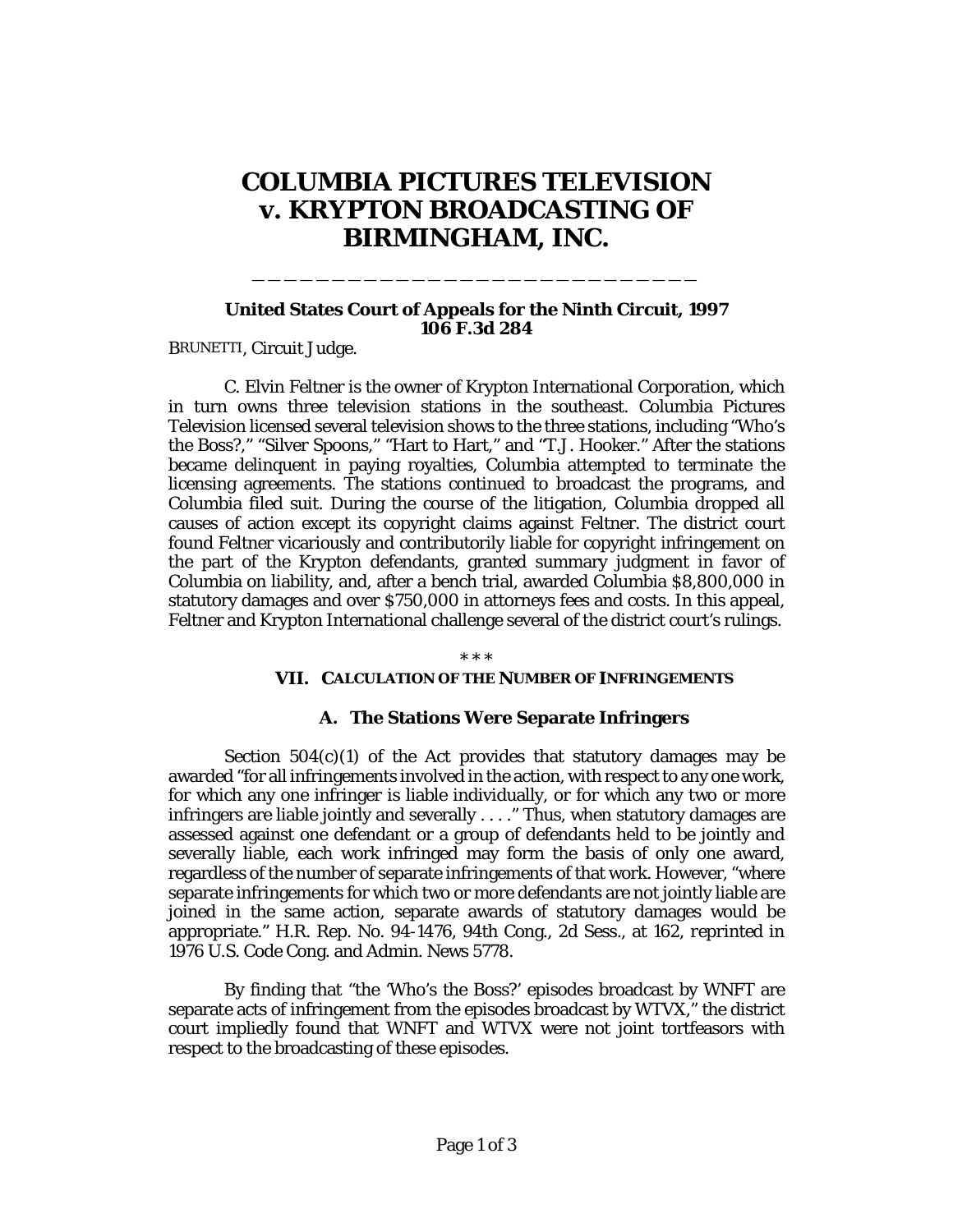#### \* \* \*

. . . Feltner has failed to demonstrate that the finding was erroneous.

### **B. Each Episode Was a Separate Work**

As mentioned,  $\S504(c)(1)$  of the Act provides that statutory damages may be awarded "for all infringements involved in the action, with respect to any one work." Section  $504(c)(1)$  further provides that "for purposes of this subsection, all the parts of a compilation or derivative work constitute one work." The district court found that each infringed episode of the television series constituted a separate work for purposes of  $\S504(c)(1)$ . Feltner argues that each series, and not each episode, constitutes a work.

The two courts to have addressed whether each episode of a television series constitutes a separate work have both held in the affirmative. *Gamma Audio & Video, Inc. v. Ean-Chea*, 11 F.3d 1106, 1116-1117 (1st Cir. 1993). Feltner attempts to distinguish these cases by arguing that the episodes at issue are not separate works because they do not have independent economic value.

While Feltner correctly states the proper test to apply in analyzing whether each episode is a separate work, *see Gamma Audio*, 11 F.3d at 1117 (focusing on whether each television episode "has an independent economic value and is, in itself, viable"); *Walt Disney Co. v. Powell*, 897 F.2d 565, 569 (D.C. Cir. 1990) (stating that "separate copyrights are not distinct unless they can 'live their own copyright life' "), the facts upon which Feltner bases his argument — that the episodes are licensed as a series — were addressed and rejected in *Gamma Audio.*

In *Gamma Audio*, the district court found that the episodes were a single work because the copyright holder sold only complete sets of the series to video stores. The First Circuit found this unpersuasive. Instead, the court found significant "the fact that (1) viewers who rent the tapes from their local video stores may rent as few or as many tapes as they want, may view one, two, or twenty episodes in a single setting, and may never watch or rent all of the episodes; and (2) each episode in the . . . series was separately produced." 11 F.3d at 1117.

In this case, the different episodes were broadcast over the course of weeks, months, and years. From this fact, it was reasonable for the district court to conclude that, as in *Gamma Audio*, viewers may watch as few or as many episodes as they want, and may never watch all of the episodes. Additionally, it was clear from the record that the episodes could be repeated and broadcast in different orders. Nor does Feltner contest that the episodes were separately written, produced, and registered. Thus, this case comes squarely within the holdings of *Gamma Audio* and *Twin Peaks.*

Feltner also contends that each series was an anthology, a type of "compilation" under §504(c). Feltner argues that the question of whether the